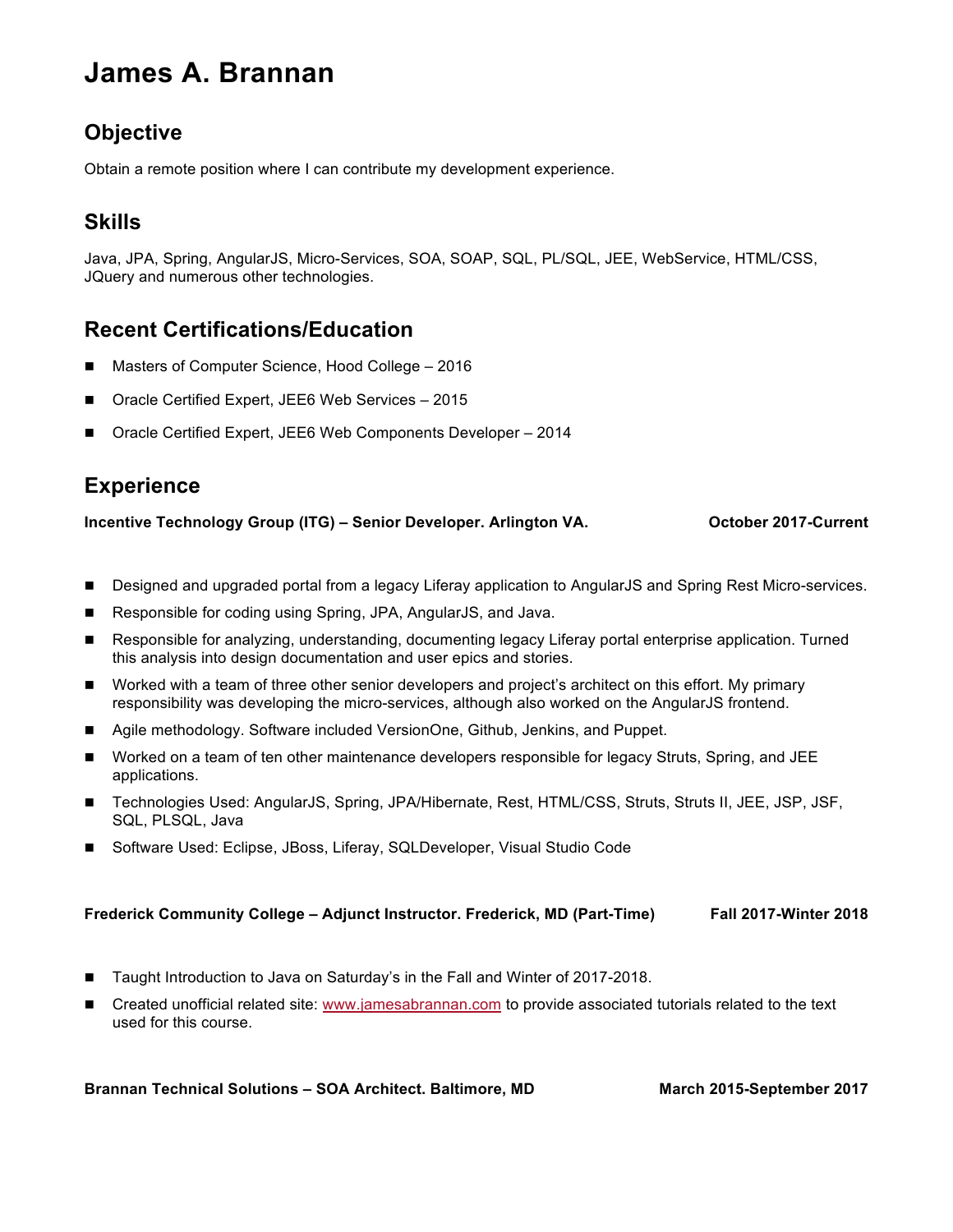- Subcontractor to About Web LLC, which subcontracted to Lockheed Martin contracting for the Social Security Administration.
- **I** Writing formal documentation and performing analysis/design of existing webservices.
- ! Proposing software architecture improvements for existing webservices.

Developed games using Starling game framework.

**Developed several PhoneGap applications.** 

- ! Designed and developed batch processing application using Spring Batch and Hadoop.
- ! Technologies: WebSphere/IBM RSA, JEE, Hadoop MapReduce, Spring Batch, Spring, JQuery, PL/SQL, Java, Mockito/Junit

| Brannan Technical Solutions - Senior Developer. Bethesda, MD |                                                                                                | <b>June 2014-March 2015</b>   |
|--------------------------------------------------------------|------------------------------------------------------------------------------------------------|-------------------------------|
| $\blacksquare$                                               | Subcontractor to Leidos contracting to the National Institutes of Health.                      |                               |
| ■                                                            | Developed new functionality for current Spring application.                                    |                               |
| п                                                            | Converted legacy Struts 2 application to Spring MVC.                                           |                               |
| ■                                                            | Developed Spring Rest micro-services                                                           |                               |
| п                                                            | Technologies: JQuery, JEE, Spring, Eclipse, Tomcat, SQL, PL/SQL, HTML/CSS, Java, Mockito/Junit |                               |
|                                                              | 2C4 Technologies - Senior Mobile Developer. Frederick, MD                                      | October 2013-June 2014        |
| п                                                            | Developed mobile medical software for US Army.                                                 |                               |
| ■                                                            | Android development using Xamarin.                                                             |                               |
| ■                                                            | Technologies: Xamarin, Java, HTML/CSS, SQL                                                     |                               |
|                                                              | Brannan Technical Solutions - Senior Mobile Developer. Washington, DC                          | <b>July 2012-October 2013</b> |
| ■                                                            | Subcontractor to Agilex contracting to Amtrak.                                                 |                               |
| п                                                            | Mobile development for iPhone using Objective-C (iOS/XCode).                                   |                               |
| ■                                                            | Developing Java Rest micro-services using Spring.                                              |                               |
| ■                                                            | Technologies: Spring, Java, Objective-C, iOS/XCode                                             |                               |
|                                                              | Brannan Technical Solutions - Senior Mobile Developer. Washington, DC                          | September 2011-July 2012      |
| ■                                                            | Over thirty applications developed for Apple App Store, Barnes and Noble, and Google Play.     |                               |
| п                                                            | Developed iPhone Apps for XCO-Software and Conover Company.                                    |                               |
| п                                                            | Developed using Objective-C and using Adobe Flex for iOS and Android applications.             |                               |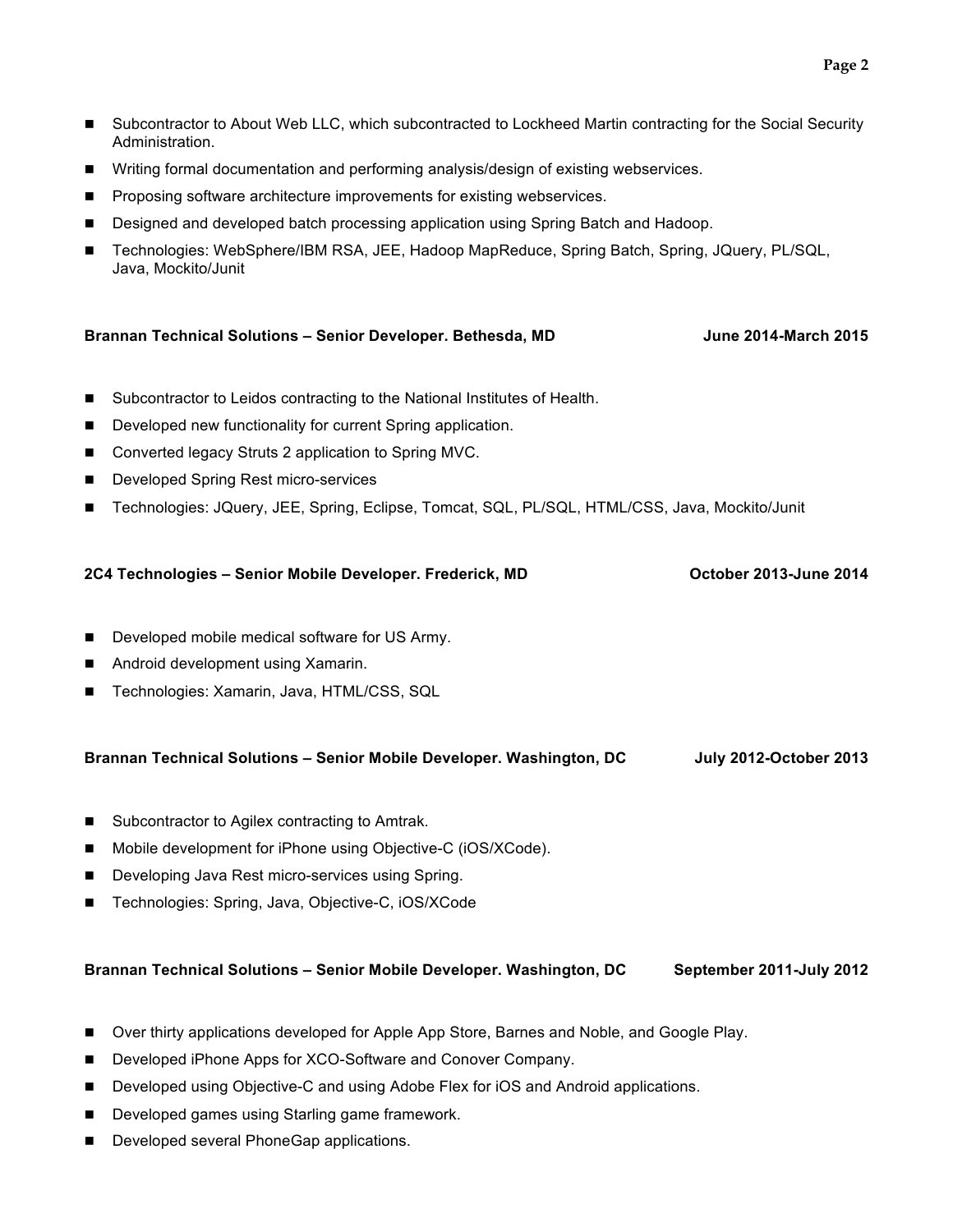! Technologies: Flash/Flex, HTML/CSS, Java, Objective-C, iOS/XCode, SQL

**Brannan Technical Solutions – Senior Mobile Architect. Washington, DC May 2010-September 2011**

- ! Subcontractor to Wexler Technical Services contracting to US Immigration and Customs Enforcement Agency.
- **Designed and developed Flash/Flex mapping application.**
- ! Developed Rest micro-services using Spring.
- Assisted in developing new features for enterprise applications.
- ! Technologies: Flash/Flex, Spring, HTML/CSS, Java, JQuery, SQL/PLSQL

#### **Akimeka – JEE SOA Architect. Frederick, MD January 2009-April 2010**

- ! Worked for USArmy at Fort Detrick, MD.
- ! Developed Net-centric web service interface to the Joint Medical Asset Repository.
- **Developed SOAP web services.**
- Responsible for analysis/design, team lead, development, coordinating testing, and formal documentation.
- ! Technologies: JAX-WS, SOAP 1.2, MTOM, Javascript, HTML/CSS. SQL/PLSQL

### **Focus Technology Services - JEE Developer. Germantown, MD August 2008-January 2009**

- ! Focus Technology Services contracting to Hughes Network Systems.
- ! Maintained/developed several JEE applications.
- **Technologies: Java, Javascript, HTML/CSS, JEE**

#### **Business Performance Systems – Senior Developer. Greenbelt, MD May 2006-August 2008**

- ! Worked for BPS contracting to Lockheed Martin.
- **Developed JEE services.**
- Developed WebLogic Integration Orchestrations.
- Significant UML modeling.
- **I** XML schema design and development responsibilities.
- UNIX shell scripting.
- ! Technologies: JEE, Weblogic, XML, RDF, Shell Scripting, SQL/PLSQL, Spring, Hibernate, WebLogic Integrator, Lucene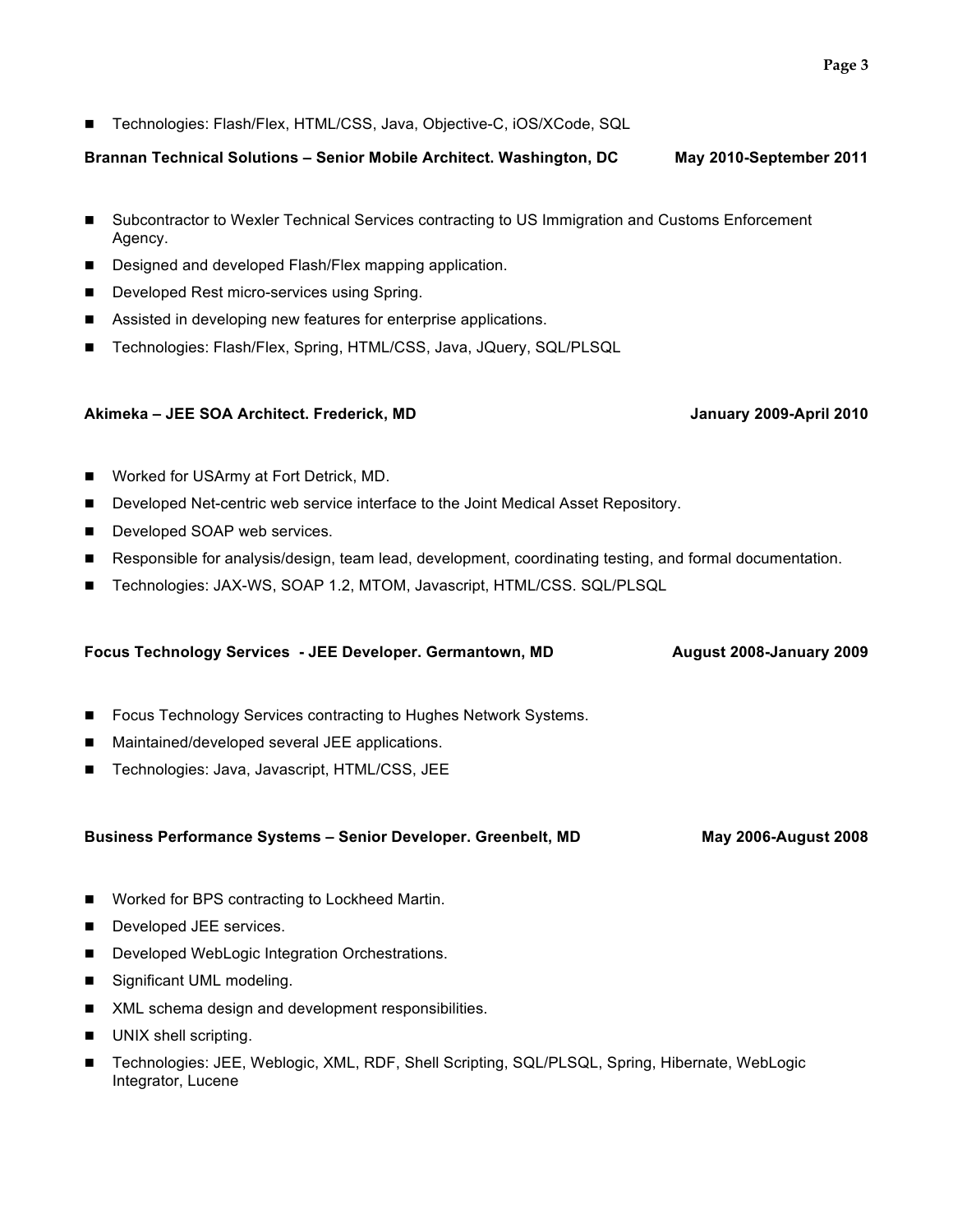# Worked for BA for Altum. ! Cold-Fusion development for web front-end ! Workflow management using JBoss JBPM. ! Technologies: Java/JEE, JBoss JBPM, ColdFusion, HTML/CSS, Javascript, SQL **Systems Engineering Services – Senior Developer. Fairfax, Va Corporation Corporation 2005**

Babbington and Associates – Senior Developer. Centerville, MD **Account Account April 2005-May2006** 

- Worked for SES contracting to American Management Systems.
- ! Java/J2EE development and maintenance.
- ! Technologies: Java/JEE, HTML/CSS, Javascript, SQL/PLSQL

### **Further Experience**

- ! June 2000 February 2003 Java & PLSQL developer at Michael Baker Jr. Inc. in Alexandria VA
- ! October 1998 June 2000 VB/ASP developer for Booz Allen & Hamilton in Tyson's Corner VA
- ! April 1995 September 1998 ColdFusion Developer for Westat in Rockville, MD

# **Education**

| Masters of Computer Science, Hood College. Frederick, MD                                                                                  | Spring 2017 |
|-------------------------------------------------------------------------------------------------------------------------------------------|-------------|
| Graduate Coursework in Computer Science and Software Engineering. University of Maryland,<br>University College. College Park, MD         | 2000-2003   |
| Graduate Coursework in Anthropology, University of Utah. Salt Lake City, Utah                                                             | 1993-1994   |
| Bachelor of Integrated Studies in Anthropology, Archaeological Technician, and Political<br>Science. Weber State University. Ogden, Utah. | 1992        |

# **Publications**

Brilliant HTML & CSS published in March 2009 as part of the Brilliant Series by Pearson Education in the UK.

Objective-C for iPhone Developers: A Beginner's Guide published as part of the "A Beginner's Guide" series for McGraw-Hill.

iPhone SDK Programming: A Beginner's Guide published as part of the "A Beginners Guide" series for McGraw-Hill for publication in the USA. This title was updated to "iOS SDK Programming: A Beginner's Guide."

Web Design in Simple Steps published as part of the "In Simple Steps" series for publication by Pearson